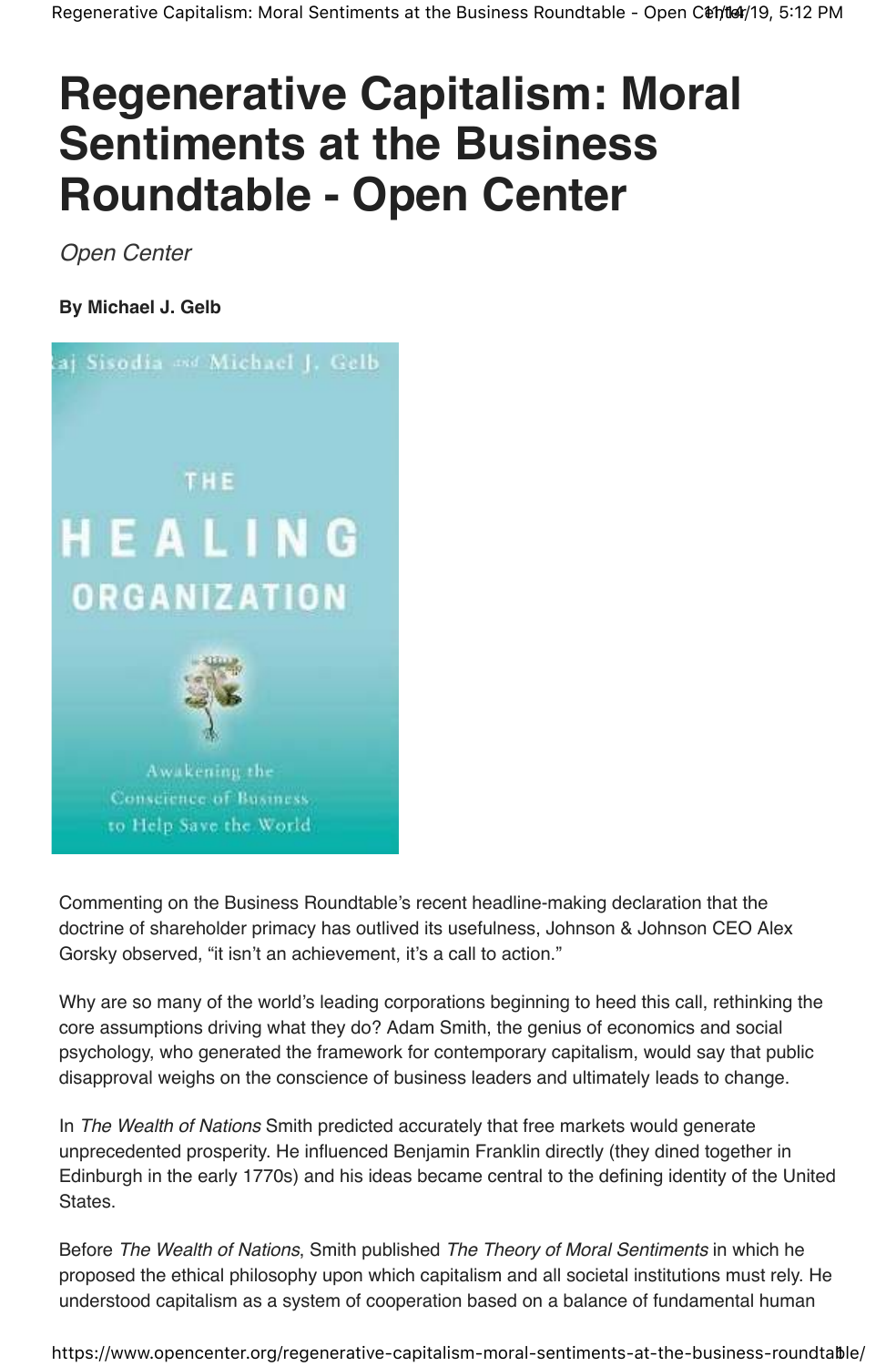Regenerative Capitalism: Moral Sentiments at the Business Roundtable - Open Cum 19, 5:12 PM

motivations: self-interest and caring for others. We are not just self-interested creatures; that would render us sociopathic. Smith emphasized that capitalism needed a conscience. For Smith, profit isn't an end in itself but rather the means to promote the common good.

But, since 1970 when Milton Friedman's argument for shareholder primacy became the dogma imparted in most business schools, and when quarterly earnings reports began to become more important than the long-term interests of stakeholders, things have gone awry. Beyond the dramatic stories of obviously sociopathic enterprises (try an internet search for Most Hated Companies or Sociopathic Capitalism and you'll recognize many familiar names) "business-asusual" at the average company has contributed to a situation in which more than half of American households are technically insolvent, where the disparity between the affluent and the working poor has been growing for 40 years, with suicide rates rising more than 25% in the last 20 years.

Smith, who was deeply committed to helping the poor and disenfranchised through the dynamism of capitalism always emphasized that society is interconnected and that rising prosperity must be leveraged for the benefit of all.

That interconnection is more apparent today than ever before and what we are witnessing is the effect of the call to conscience from the population who are increasingly aware that our wounded ecosystem, our metastasizing economic inequality, our epidemics of obesity, opioid addiction, anxiety, suicide and the gunning down of school children are indicators that something must change.

Until recently most large companies believed that departments of "corporate social responsibility" and "sustainability initiatives" might be enough to assuage public disapproval, but there's a glaring conflict between CSR and record stock buybacks and it's increasingly clear that existing sustainability initiatives aren't enough to mitigate impending environmental disaster. These efforts are widely viewed as public relations schemes and as insufficient palliatives at best.

Companies still operating under Friedman's dictum that The Social Responsibility of Business is to Make a Profit have a hard time selling their CSR initiatives, to employees and the public, and more and more people are realizing that the notion of "sustainability" isn't sustainable.

Instead, we must, as the Business Roundtable and many others are beginning to understand, reorder our priorities and put people and the general welfare first. The good news is: Companies who do this discover that they become more profitable in the long term, as the research of my co-author Professor Raj Sisodia and his colleagues demonstrates convincingly.

This has been called Creative Capitalism by Bill Gates, and Conscious Capitalism by John Mackey and Raj Sisodia, and I'd like to suggest a new name: Regenerative Capitalism.

Modern democracy and capitalism took root in the United States, evolved here, and then spread to other parts of the world. Despite difficulties and setbacks, these two operating systems remain the twin hopes for human welfare. But we are at an inflection point, a critical juncture in history where we must evolve these operating systems to meet the crises of our time.

Business is poised to play the key role in this evolution that can heal our planet and provide